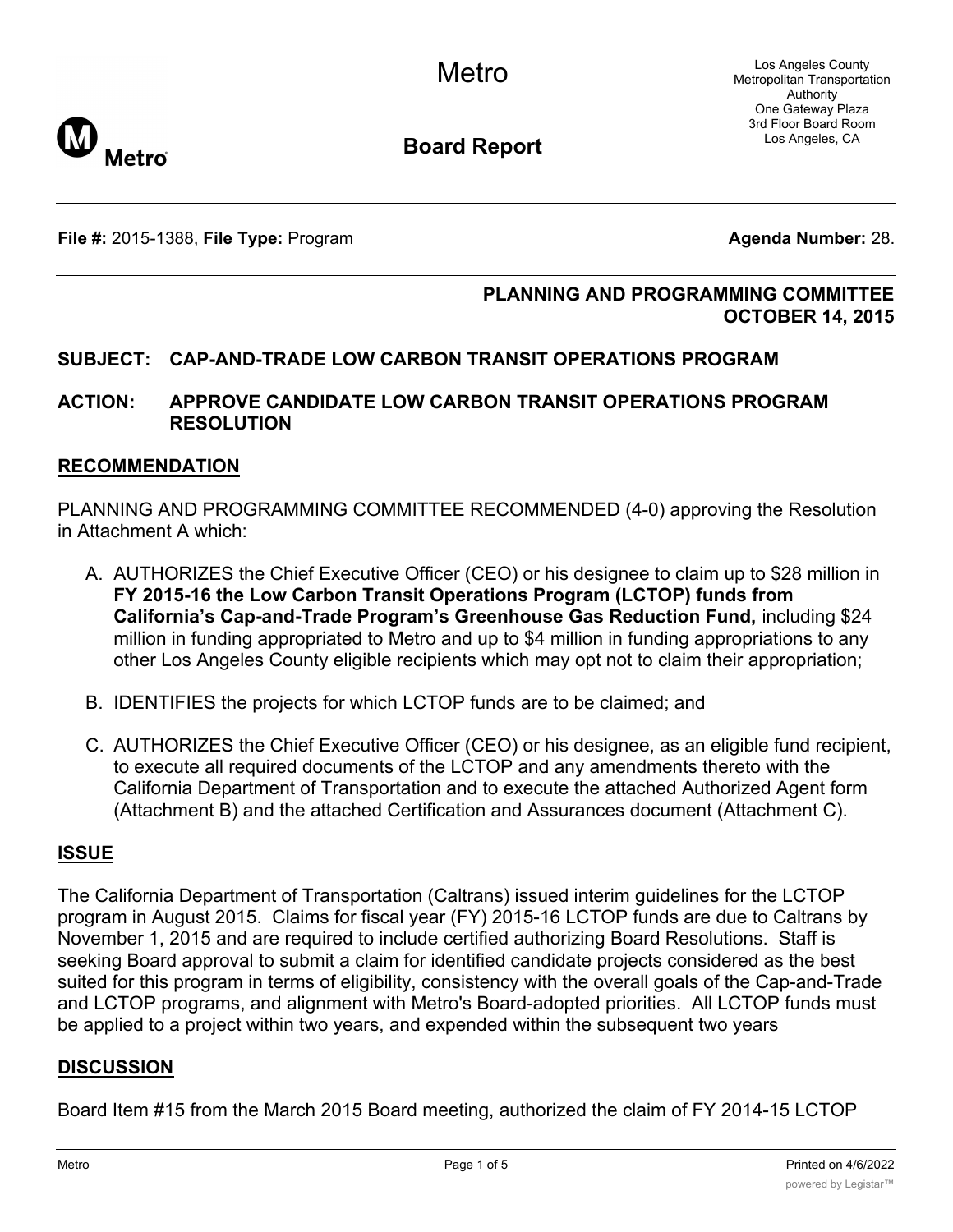### **File #:** 2015-1388, **File Type:** Program **Agenda Number:** 28.

funds, and \$5,897,391 was successfully awarded for Gold Line Foothill Extension Phase 2A Operations. The Resolution approved by the Board in March 2015 identified several projects as candidate recipients of the FY 2014-15 funds as described in Attachment D. Staff recommends continued consideration of two of those selected projects for this year's LCTOP fund application to Caltrans as there is ongoing opportunity to fund these projects. These projects include the Gold Line Foothill Extension Phase 2A Operations and the Expo Light Rail Line Phase 2 Operations.

The LCTOP was created by California Senate Bill 862 to provide funding, on a formula basis, for operational or capital expansion projects to reduce greenhouse gas emissions and improve mobility, with a priority on serving disadvantaged communities. The grant funds are derived from California's Cap-and-Trade Program and are the result of quarterly auctions of emission credits for greenhouse gas emitters regulated under Assembly Bill AB 32. Auction proceeds, known as the Greenhouse Gas Reduction Fund (Fund), are then reinvested in various projects to further reduce emissions. In FY 2014-15, \$25 million was appropriated to LCTOP, one of 11 such programs, from the Fund. The estimate for FY 2015-16 is anticipated to be \$100 million, and it is assumed the available funds will continue to increase over the next few years, providing substantial opportunities to expand transit services and reduce greenhouse gas emissions.

## LCTOP Guidelines

The guidelines state that the LCTOP is to fund operating and capital projects that will reduce greenhouse gas emissions and improve mobility, with a priority on serving disadvantaged communities. Transit agencies receiving funds from the LCTOP shall submit expenditure proposals listing projects that meet all of the following criteria:

- · Support new or expanded bus or rail services, or expanded intermodal transit facilities,
- Enhance or expand transit service to increase mode share,
- · Reduce greenhouse gas emissions, and
- · For agencies whose service areas include disadvantaged communities (DAC), 50 percent of total funds received shall be expended on projects or services that benefit the DAC.

#### Project Eligibility Criteria

Expenditures eligible for funding under LCTOP are those that support new or expanded bus or rail services, or expanded intermodal transit facilities, and may include equipment acquisition, fueling, and maintenance, and other costs to operate those services or facilities. This could include purchase and replacement of vehicles, connections to active transportation, and reduced-fare transit passes. Project leads may continue these operating costs in the next years of LCTOP funding. All projects must be consistent with the project lead's most recently adopted short-range transit plan, regional plan, or publicly-adopted plan. For project leads in a Metropolitan Planning Organization area, projects must also be consistent with the Sustainable Communities Strategy. Additionally, capital projects must have a useful life not less than that typically required for capital assets pursuant to State General Obligation Law, with buses or rail rolling stock considered to have a useful life of two or more years. The LCTOP specifically requires documentation that each proposed project will achieve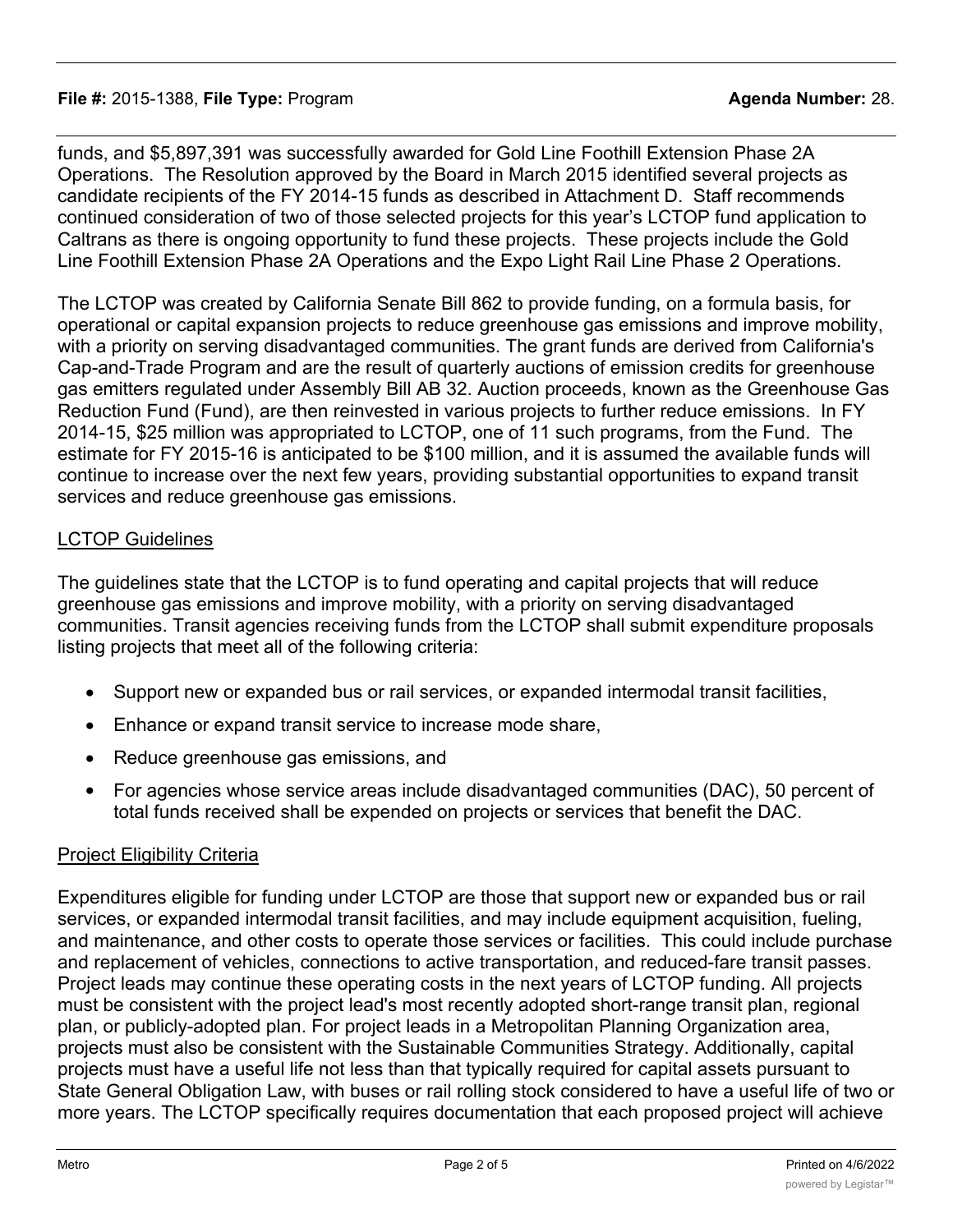a reduction in greenhouse gas emissions.

Another significant goal of the LCTOP is to maximize benefits to disadvantaged communities (DAC), requiring that transit agencies whose service areas include one or more DACs expend at least 50% of total funds received on projects that provide direct, meaningful, and assured benefit to DACs. The California Environmental Protection Agency (CalEPA) has used an environmental health screening tool to delineate DACs through a calculation based on environmental (especially air quality), socioeconomic,

and public health factors. DACs, as defined, are disproportionately located in both Los Angeles County and the Central Valley, and notably less prevalent in other major metropolitan areas. In service areas delineated as DAC on the CalEPA tool, projects will be determined to provide direct, meaningful, and assured benefit to DAC if:

- For low carbon transportation projects, there is a reduction in air pollution for DAC residents; and
- · For transit projects, there is a reduction in air pollution for DAC residents or increased or improved access to transit service along transit lines or corridors that have stations or stops in a DAC.

#### Eligible LCTOP Recipients in Los Angeles County

The LCTOP distributes funding to operators according to State Transit Assistance legal codes to regional transportation planning agencies and transit operators. In Los Angeles County there are 17 eligible recipient agencies, including Metro. Any of these eligible recipients may assume the role of project lead, and any may assume a Contributing Sponsor role. The project lead is responsible for application for funds and implementation of a project, while a Contributing Sponsor may pass funds to the project lead to support a project. In the FY 2014-15 cycle, several eligible recipients assumed the role of Contributing Sponsors supporting Metro as project lead, enabling Metro to apply more funds to the Gold Line Foothill Extension Phase 2A Operations.

Staff intends to solicit Contributing Sponsor assistance again for this cycle of funding, which requires us to poll all 16 other recipient agencies as to their intent. The LCTOP Guidelines requires identification of the Contributing Sponsors in our Board's Resolution approving the project and application for LCTOP funds. Metro's allocation request form and expenditure proposal is due to Caltrans by November 1, 2015, and a second Board Resolution will be required that includes the amount of LCTOP funds requested, a description of the project, and the names of Contributing Sponsors.

#### Metro-specific Considerations in Selecting LCTOP Projects

The December 2014 Metro Board report on FY 2015-16 Budget Development highlighted the need to identify a combination of \$1.4 billion in revenue enhancements, tradeoffs, and other solutions to address funding commitments made following the adoption of the Short Range Transportation Plan. Staff developed the FY 2014-15 LCTOP funding recommendations with an eye toward LCTOPeligible projects targeted to improve the balance between Metro's financial commitments and funding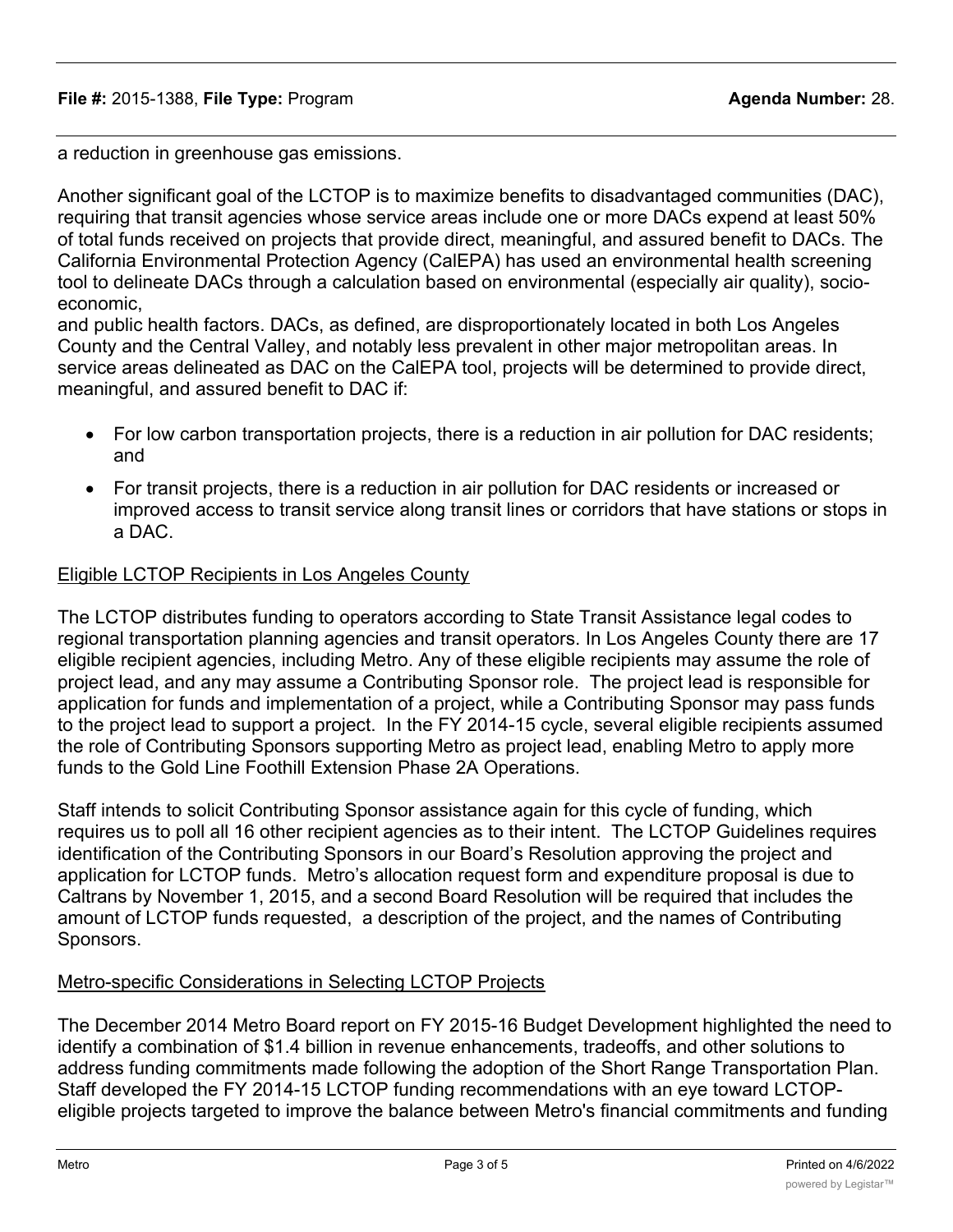availability and has continued this focus on the FY 2015-16 LCTOP funding recommendations.

# **DETERMINATION OF SAFETY IMPACT**

The requested actions will have no impact on the safety of our customers or employees.

## **FINANCIAL IMPACT**

Adoption of the LCTOP resolution and authorization of the CEO to execute the required documents to claim LCTOP would have a positive impact of up to \$24 million to the agency, as the funds would be used to support the operation of Metro Rail service.

#### Impact to Budget

Claiming LCTOP funds will have a positive impact on the FY 2016 budget, as LCTOP funds will be disbursed to Metro by March 1, 2016.

#### **ALTERNATIVES CONSIDERED**

The Board could choose not to approve the candidate projects described in Attachment D and instead chose other projects. Staff does not recommend this alternative as the recommended projects meet the greenhouse gas reduction and disadvantaged community benefit goals of the LCTOP program, the evaluation criteria in the guidelines, and were selected with Metro's financial requirements and Board-adopted priorities in mind.

The Board could elect to not request LCTOP funds in the current fiscal year, and instead hold these over to accrue enough funds for a more substantial project. However, all funds must be applied to a project within two years, and expended within the subsequent two years. Staff does not recommend holding over the funds, as they can be utilized within the immediate time frame.

#### **NEXT STEPS**

- · November 1, 2015: The expenditure proposal will be submitted to Caltrans. Staff will request signed letters from Contributing Sponsors to be included in the expenditure proposal and identified in the project Board Resolution.
- · February 1, 2016: Caltrans and the California Air Resources Board will finalize a list of approved projects and submit the list to the State Controller's Office (SCO).
- March 1, 2016: SCO will remit the approved funds to Metro.

#### **ATTACHMENTS**

Attachment A - Certifying Resolution Attachment B - Authorized Agent Form Attachment C - Certification and Assurances Document